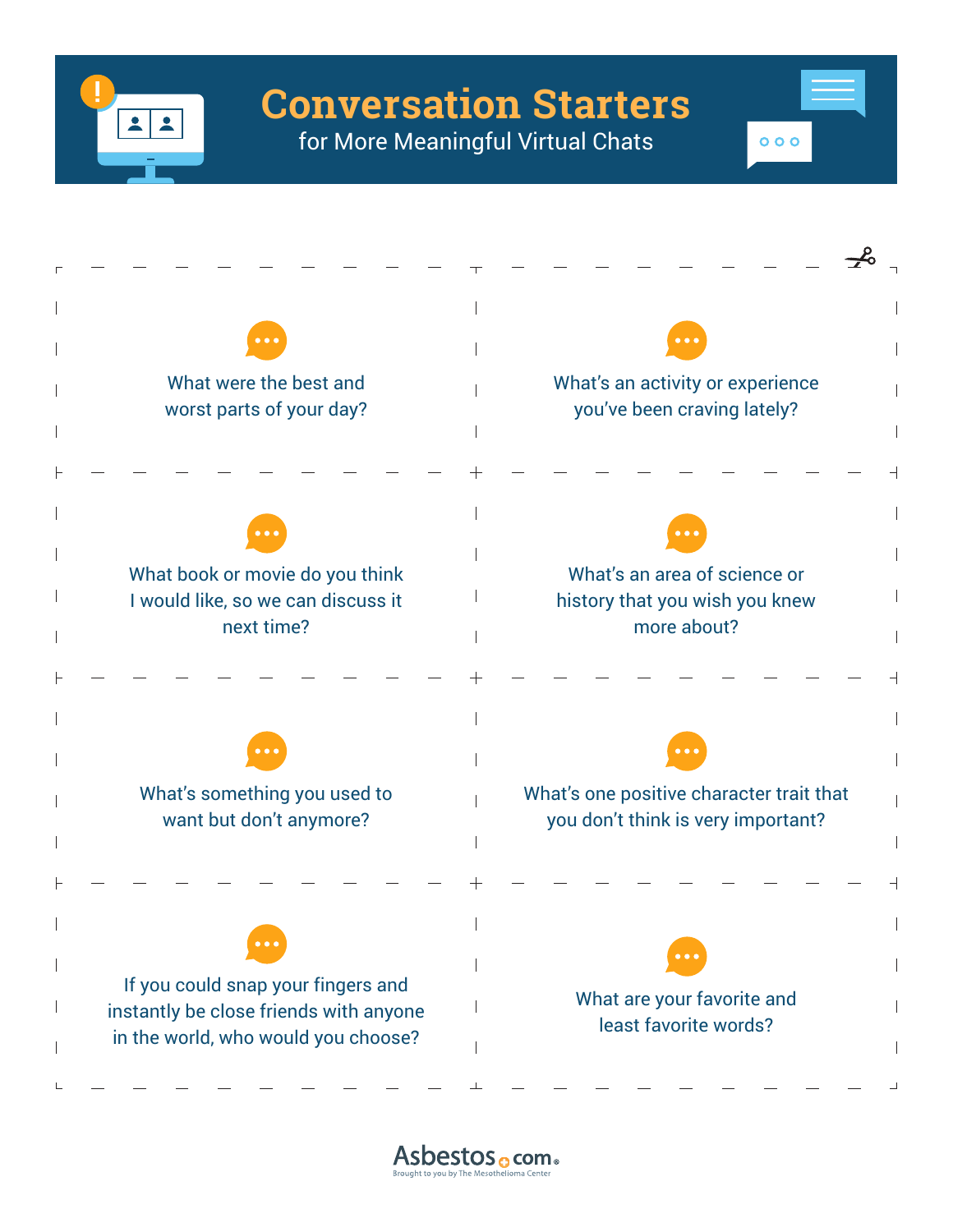

for Talking with Kids



Asbestos <sub>o</sub> com .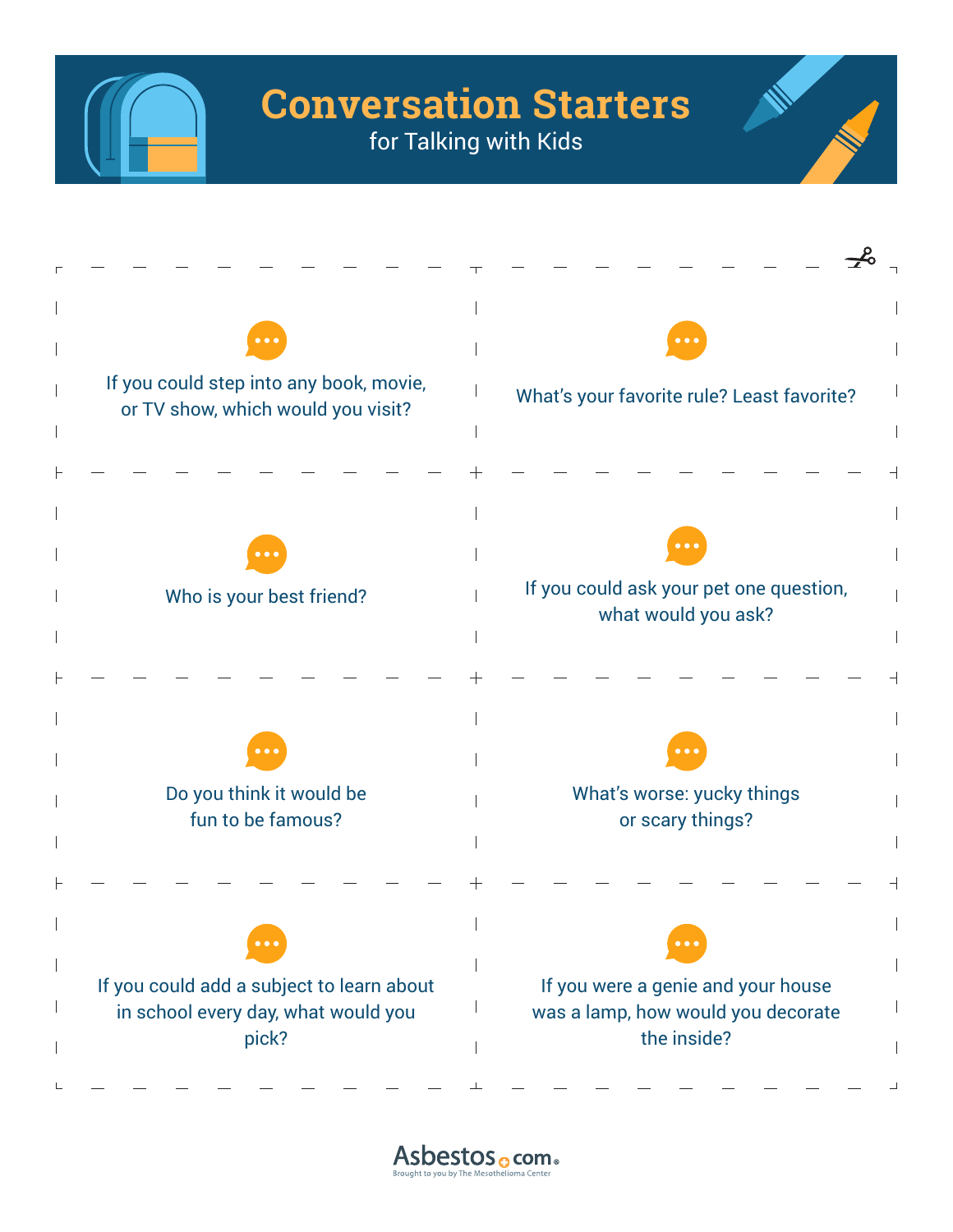



Asbestos <sub>o</sub> com .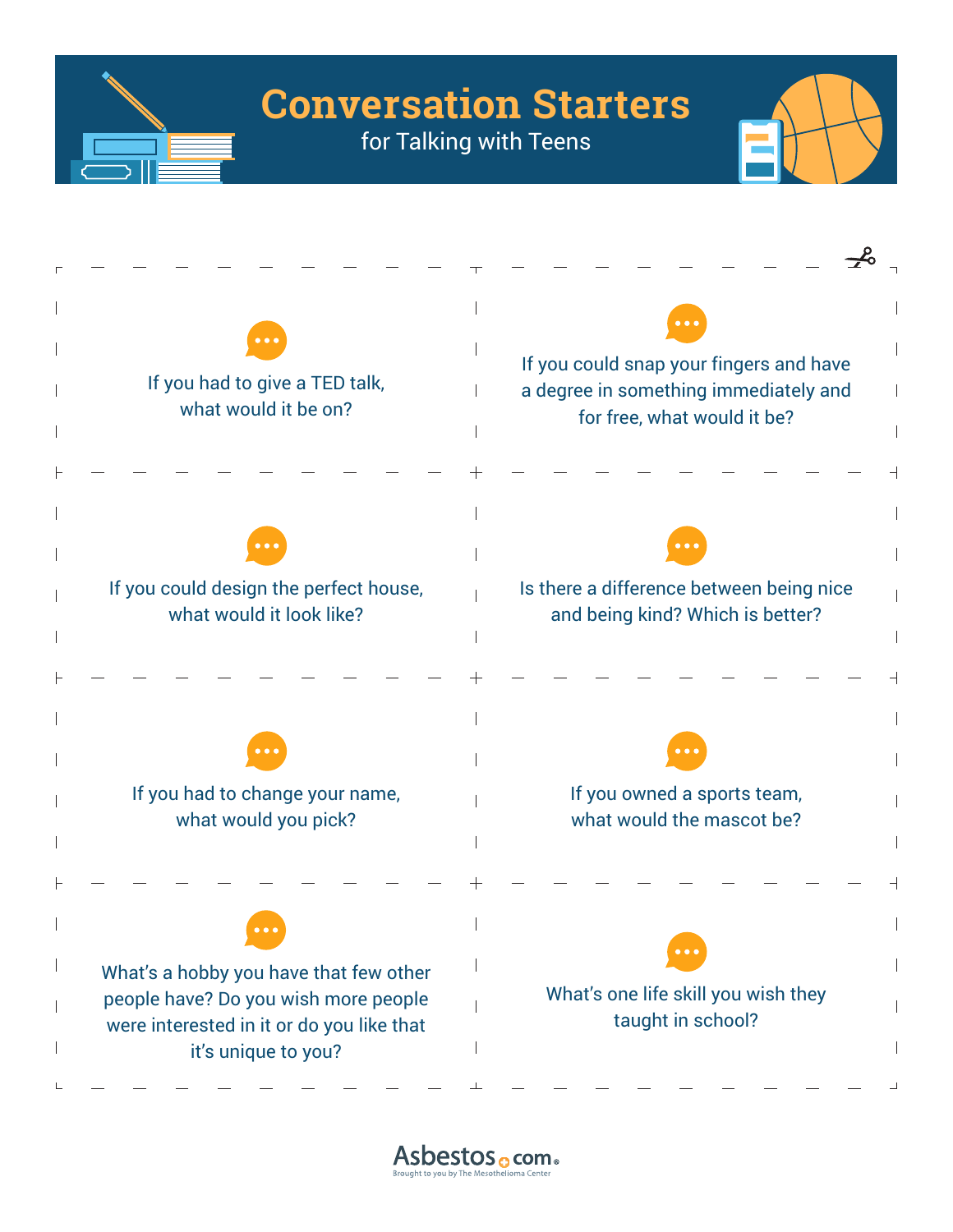

For Talking with Seniors



Asbestos <sub>o</sub> com